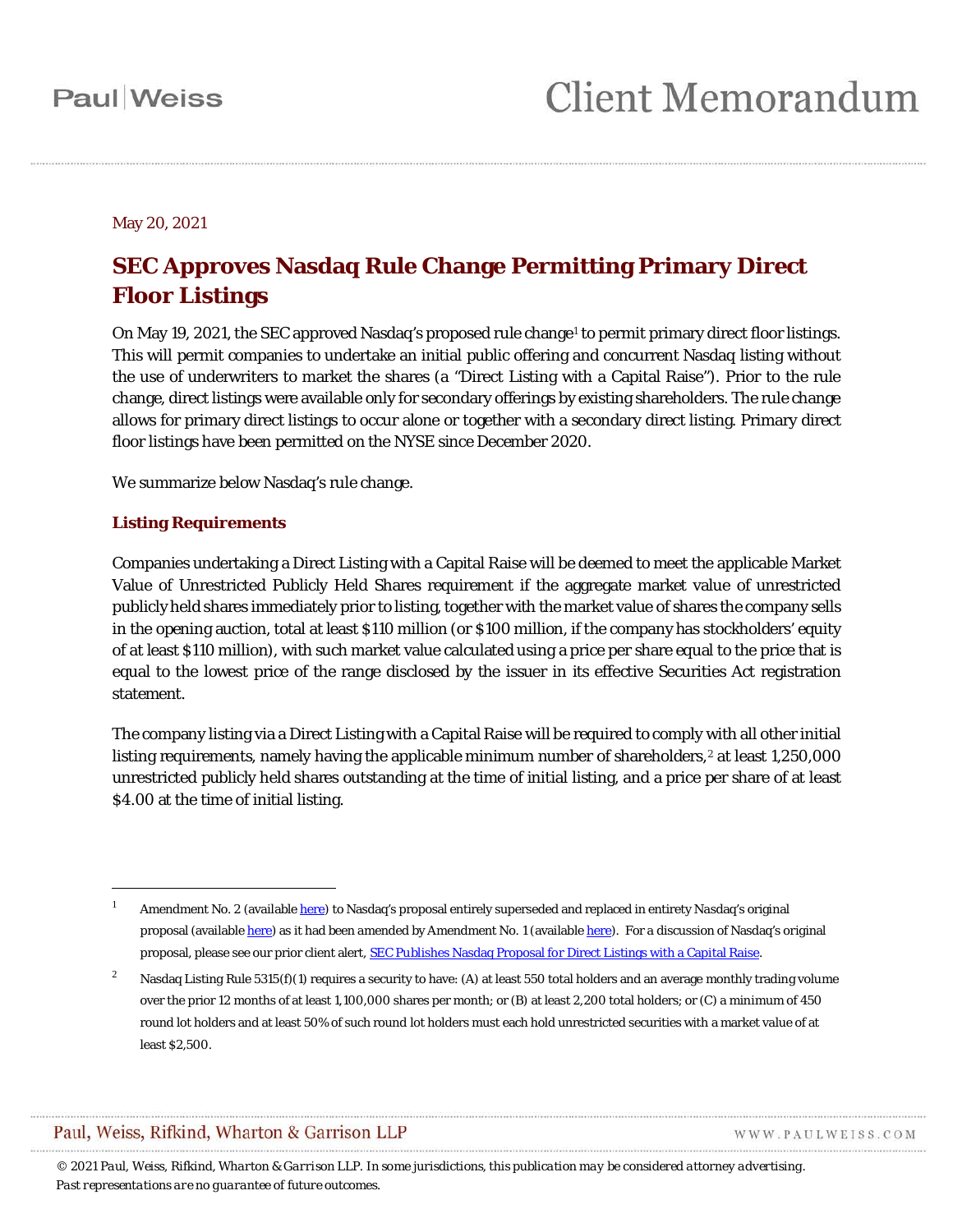# **Paul** Weiss

### **Initial Pricing and Initiation of Trading**

Securities listed in connection with the Direct Listing with a Capital Raise will begin trading on Nasdaq following the initial pricing through the Nasdaq Halt Cross. The initial pricing would be facilitated by a broker-dealer appointed by the company to serve as a financial advisor to the company and to perform the functions typically assigned to an underwriter in a traditional initial public offering (as contemplated by Rule  $4120(c)(8)$ ). New rule  $4120(c)(9)$  specifies that the activities performed by a financial advisor under Rules  $4120(c)(8)$  and  $4120(c)(9)$  must be conducted in a manner consistent with all federal securities laws, including Regulation M and other anti-manipulation requirements.

New Rule 4120(c)(9)(B) specifies that a security must not be released for trading on Nasdaq unless the expected price at which the cross would occur is at or above the lowest price and at or below the highest price of the price range established by the company in its effective Securities Act registration statement and all orders will be executed in the cross. Nasdaq, in consultation with the financial advisor to the company, would be responsible for determining whether the security is ready to trade.

Rules 4753(a)(3) and 4753(b)(2) have been modified to make adjustments to the calculation of the Current Reference Price<sup>[3](#page-1-0)</sup> and the determination of the price at which the Nasdaq Halt Cross would execute. If multiple prices existed that would satisfy the condition for determining the price, Nasdaq has modified the fourth tie-breaker for a Direct Listing with a Capital Raise to use the price closest to the lowest price of the price range disclosed by the company in its effective Securities Act registration statement.

### *Company Direct Listing Orders*

A company undertaking a Direct Listing with a Capital Raise will have to use a new order type, the "Company Direct Listing Order" or "CDL Order," that will be a market order entered for the quantity of shares offered by the company as specified in the Securities Act registration statement. The CDL order will be subject to the following conditions:

 it may be entered only on behalf of the company and by only one Nasdaq member representing the company;

 $\overline{a}$ 

<span id="page-1-0"></span><sup>3</sup> "Current Reference Price" means:

The single price at which the maximum number of shares of Eligible Interest can be paired.

If more than one price exists under subparagraph (i), the Current Reference Price shall mean the price that minimizes any Imbalance.

If more than one price exists under subparagraph (ii), the Current Reference Price shall mean the entered price at which shares will remain unexecuted in the cross.